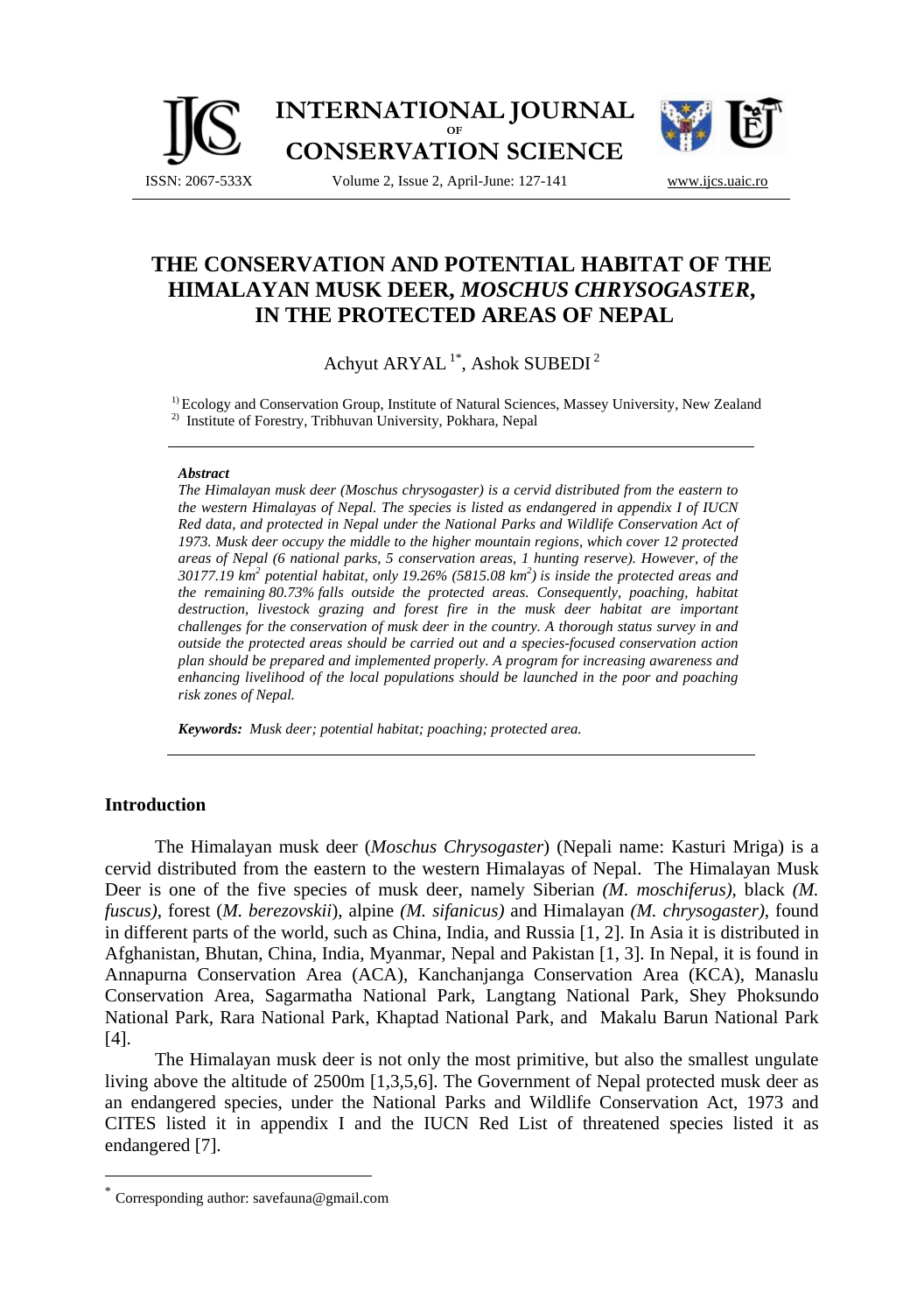In all Asian countries where musk deer live, wild populations are considered to be declining [1], yet, the status and habits of the musk deer populations and the domestic demand for musk in surrounding countries are inadequately documented [8].

Habitat destruction and predators pose threats to musk deer populations. However, intensive poaching to meet illegal demand for the scent gland or 'pod' of the male musk deer, is believed to be responsible for dramatic declines in the population of musk deer [5, 7, 8]. The indiscriminate methods employed to kill male musk deer, such as snares, mean that at least three to five animals may have to be killed in order to secure one male with a large enough musk gland [9]. Therefore this study has been carried out to know the potential poaching areas and habitat in Nepal.

In Nepal a detailed study on the distribution and threats was only carried out in a few protected areas. The potential habitat of musk deer throughout the country was unknown. Therefore, this study was carried out to provide information about the status, the potential habitat (in and outside the protected areas), the distribution pattern and the threats of musk deer in the protected areas of Nepal. The study provided valuable information for conservation specialists, to prepare a species conservation action plan and to perform further researches on this species.

#### **Methods and materials**

A key information survey was conducted to obtain information about the status, distribution and the threats of musk deer in each protected area. Local leaders, park staff and researchers ( $n = 63$ ) were considered key informants and each person was interviewed by different means: by telephone, by direct interaction and by email. The persons who had been involved in the research of musk deer for a long time and who published researches articles, were taken as main referents for this study.

#### *Musk deer distribution in Nepal*

A distribution map was prepared based on previous [3, 5, 7, 11, 12] and current study data. We collected presence and absence information for the species from local peoples, parks staff and from publications. We used ArcGIS software and chose the elevation, settlement, river, road and ecological vectors layers with a 30 meter resolution (available for free at http://geoportal.icimod.org) to identify the potential musk deer habitat within Nepal. We assumed that birch, rhododendron, fir, *Betula utilis*, *Abies spp* and oak forests were a suitable habitat for the musk deer study [3, 5, 7, 11, 12]. Moreover, we considered the musk deer potentially lived at an altitude of 2500 to 4500m (Table 1). We also considered the distance to villages during the delineation of the potential distribution area. Finally, by crosschecking with local people and staff, potential distribution area ground validation GPS points were set up throughout the Nepal.

| Parameters | Value                            | Reference         |
|------------|----------------------------------|-------------------|
| Elevation  | 2500-4500                        | [3, 5, 7, 11, 12] |
| Vegetation | Birch-Rhododendron forest,       |                   |
|            | Juniper scrub                    |                   |
|            | <b>Larch Forest</b>              |                   |
|            | Temperate Mountain Oak forest    |                   |
|            | Upper Temperate blue pine forest |                   |
|            | Dwarf Rhododendron Scrubs        |                   |
|            | Rhododendron forest              |                   |
|            | <b>Fir Forest</b>                |                   |

**Table 1.** Parameters for musk deer potential habitat map preparation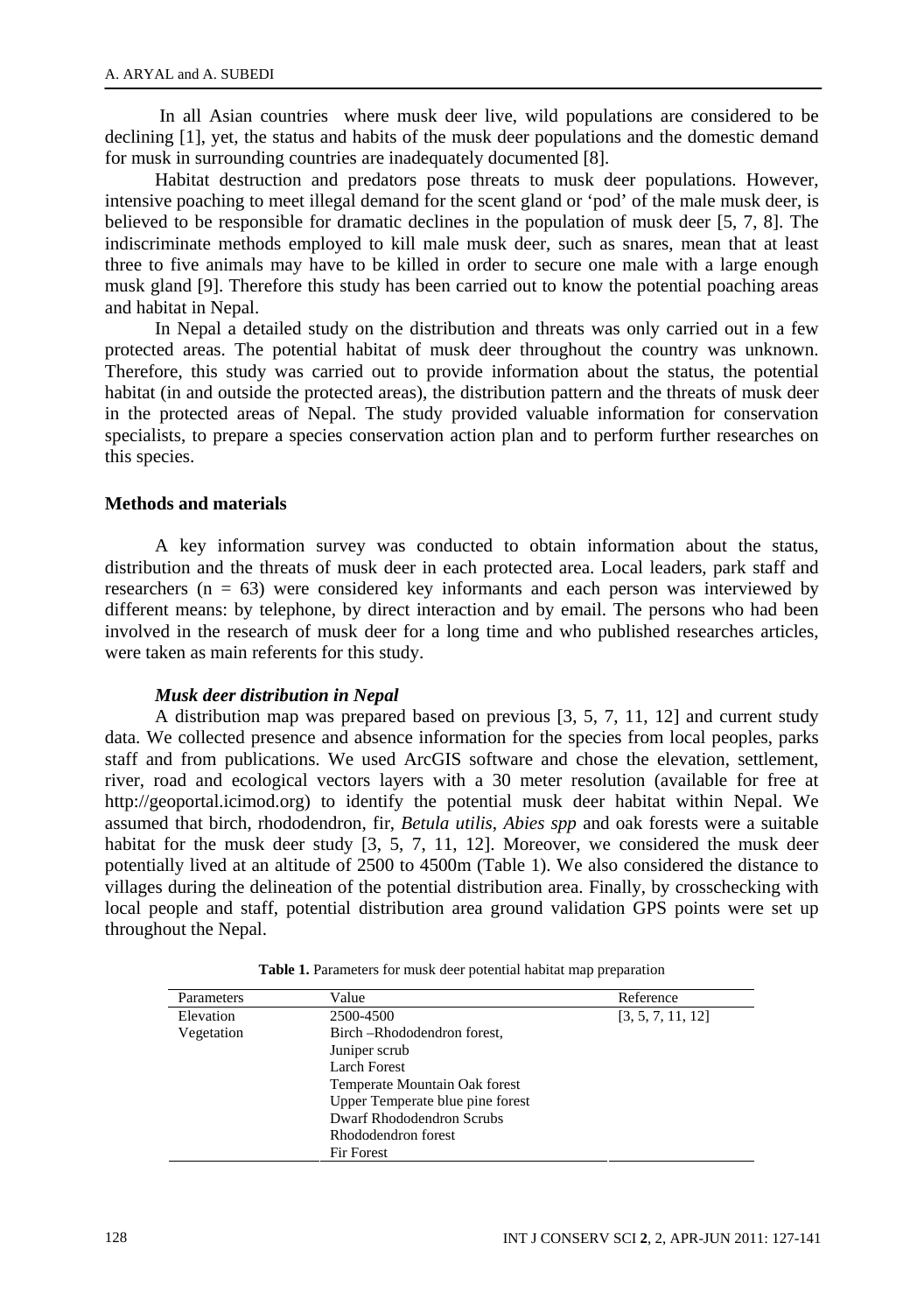#### **Results**

#### *Distribution of musk deer in Nepal*

Musk deer is distributed throughout the mountain region of the country, which covers 30177.19  $\text{km}^2$  and the potential habitat inside the protected areas was 5815.08  $\text{km}^2$ . Musk deer were distributed mostly in 12 mountain protected areas of the country: Api Nappa Conservation Area (ANCA), Khaptad National Park (KNP), Rara National Park (RNP), Shey Phoksundo National Park (SPNP), Dhorpatan Hunting Reserve (DHR), Annapurna Conservation Area (ACA), Manaslu Conservation Area (MCA), Langtang National Park (LNP), Gaurishankar Conservation Area (GCA), Sagarmatha National Park (SNP), Makalu Barun National Park (MBNP) and Kanchanjanga National Park (KCP) from the western to the eastern part of the country (Fig 1).



**Fig. 1.** Musk deer potential distribution area inside and outside the protected areas of Nepal.

#### *Musk Deer Status, Distribution and Potential Habitat in PAs.*

# *Sagarmatha National Park*

The Sagarmatha (Mt. Everest) National Park (SNP) was established in 1976 and covered 1148 km<sup>2</sup> of the Himalayan ecological zone in the Khumbu region of Nepal. The park includes the upper catchments areas of the Dudhkoshi and Bhotehoshi Rivers and is largely composed of rugged terrain and gorges of the high Himalayas, ranging from 2,845m to the top of the world's highest Himal - Sagarmatha - 8,848m above the sea level. For its superlative natural characteristics, UNESCO listed SNP as a World Heritage Site in 1979. The vegetation found at the lower altitude of the park includes pine and hemlock forests, while fir, juniper, birch and rhododendron, scrub and alpine plant communities are common at the higher altitude [13**].** 

The musk deer population was estimated to  $600 - 800$ , with a density of up to 45 individuals/km² [12]. However, the recent study [5] reported only 39 musk deer (11 male, 16 female, and 12 unidentified) in Debuche, Tengboche, Phortse, Thanga, Dole and associated areas during the field survey. Musk deer was distributed over approximately 131 km² of the park area, in Khumjung, Namche and in Chaurikharka VDC's forests (Fig 2). In khumjung VDC musk deer have a wider range habitat than in others. Musk deer were found in Kyanjuma, Tasinga, Phungithanga, Thulo Odhar, Nagdin, Tengboche, Phortse, Thanga, Phortse Pakha, and Dhole (4200m) forests. In Nammche VDC, they were found in Thop Danda, Phurte, Thamo, Pare and Thame. They were also sited at Jorsalle, Kongde Danda, in Chaurikharka VDC, which was outside the park boundary and is called a Buffer Zone [5]. Musk deer was distributed both in and outside the park boundary.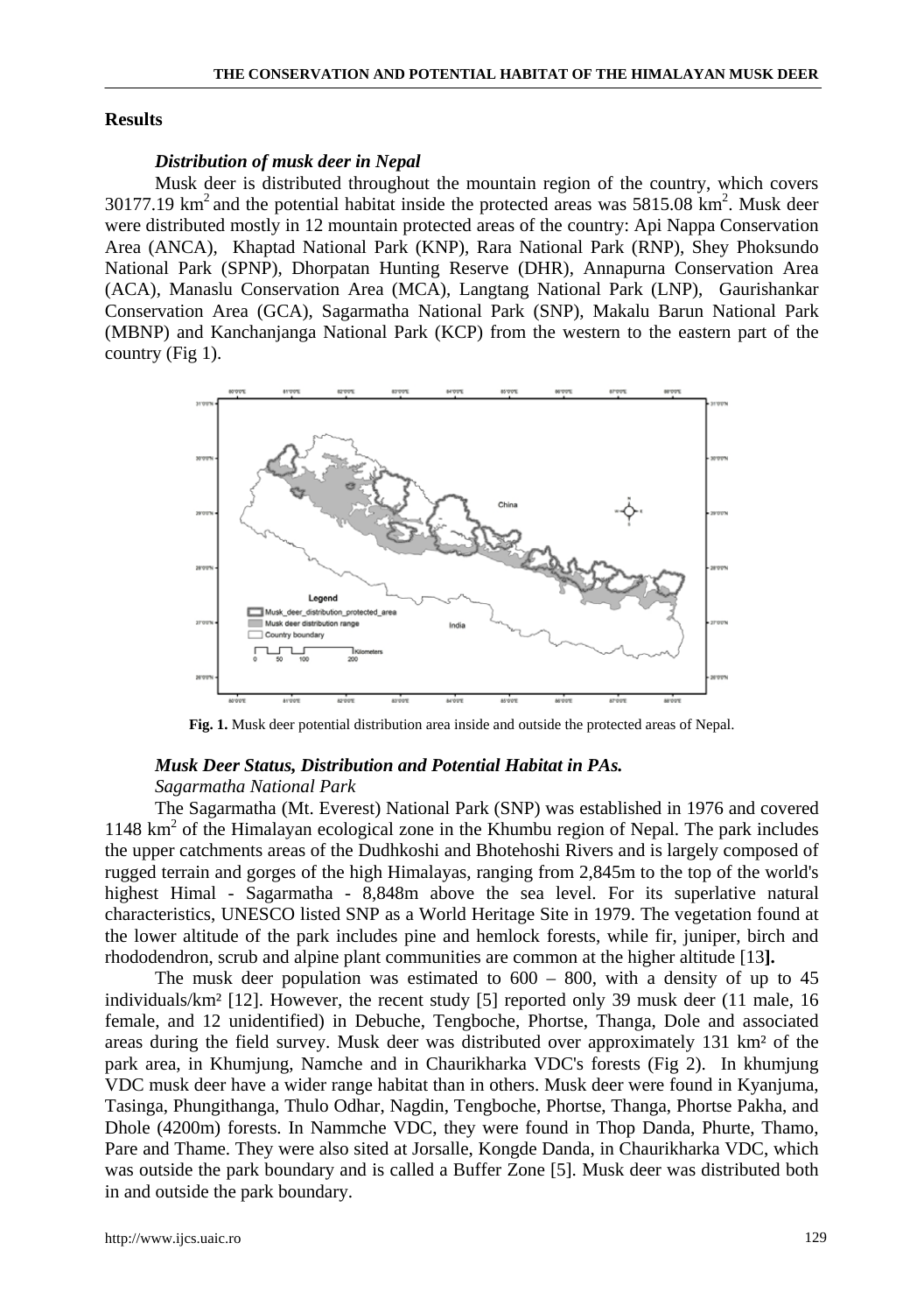The main threat for musk deer was poaching. The poachers mostly come from outside the district and set up the snares. They only take the pod of the musk deer after killing the animal and leave the remains of the body in the snare place. In the Phortse area, the Sherpa culture and religion consider wildlife as a god. They do not kill musk deer, so the musk deer population is frequently sighted in that area. The Pare, Tengboche, Nagding and Dhole areas of SNP were the most vulnerable sites for musk deer poaching. Under the mutual agreement between local people and the park authorities, the domestication of goat species within the SNP was prohibited [5], although the livestock frequently uses the musk deer habitat area and it was estimated that 35% is overlapped by livestock [5]. That is among the other threats to the survival musk deer in their natural habitat. The Snow Leopard (*Panthera uncia*) disappeared from the Everest region in 1960's but has made a come back in SNP [14], which led to an increase in the risk of musk deer being hunted. Lovari et al, [15] stated that 31% of Snow Leopard's diet consists of musk deer. That was also a risk considered to have reduced the viable population due to such new predators in the region. However, the collection of excess timber and firewood also degraded the habitat of musk deer.



**Fig. 2.** Potential musk deer distribution areas in Sagarmantha ( Mt. Everest) National Park

#### *Langtang National Park*

Langtang NP was established in 1976 to conserve the unique flora and fauna of the region. The  $1710 \text{ km}^2$  of the park extends over parts of the Nuwakot, Rasuwa, and Sindhupalchok districts, in the southern mountainous terrain of the Nepal-China (Tibet) border. The park represents a meeting point between the Indo-Malayan and the Palearctic realms, and holds a rich biodiversity. The Nepalese larch *(Larix nepalensis),* the only deciduous conifer in the region, is found in this park and only few places elsewhere [13]. Musk deer were distributed in four VDCs of the Langtang National Park: Shyarphu Besi, Langtang, Helambu and Jhyang Phedi VDCs. They cover  $897.03 \text{ km}^2$  as a potential musk deer distribution area in the park (Fig 3). There was an estimated population of 500 individuals in Langtang NP [12, 16]. A high density was recorded in Shyarphu Besi and Langtang VDCs. Eight anti-poaching units with the involvement of the local people were formed to reduce the poaching of wildlife. Regular patrolling was carried out by park staff and the Nepalese Army, which reduced poaching. Last year more than 100 snares were destroyed by the patrolling team. The Sacred Himalayan landscape project is also working for the conservation of wildlife and to strengthen the local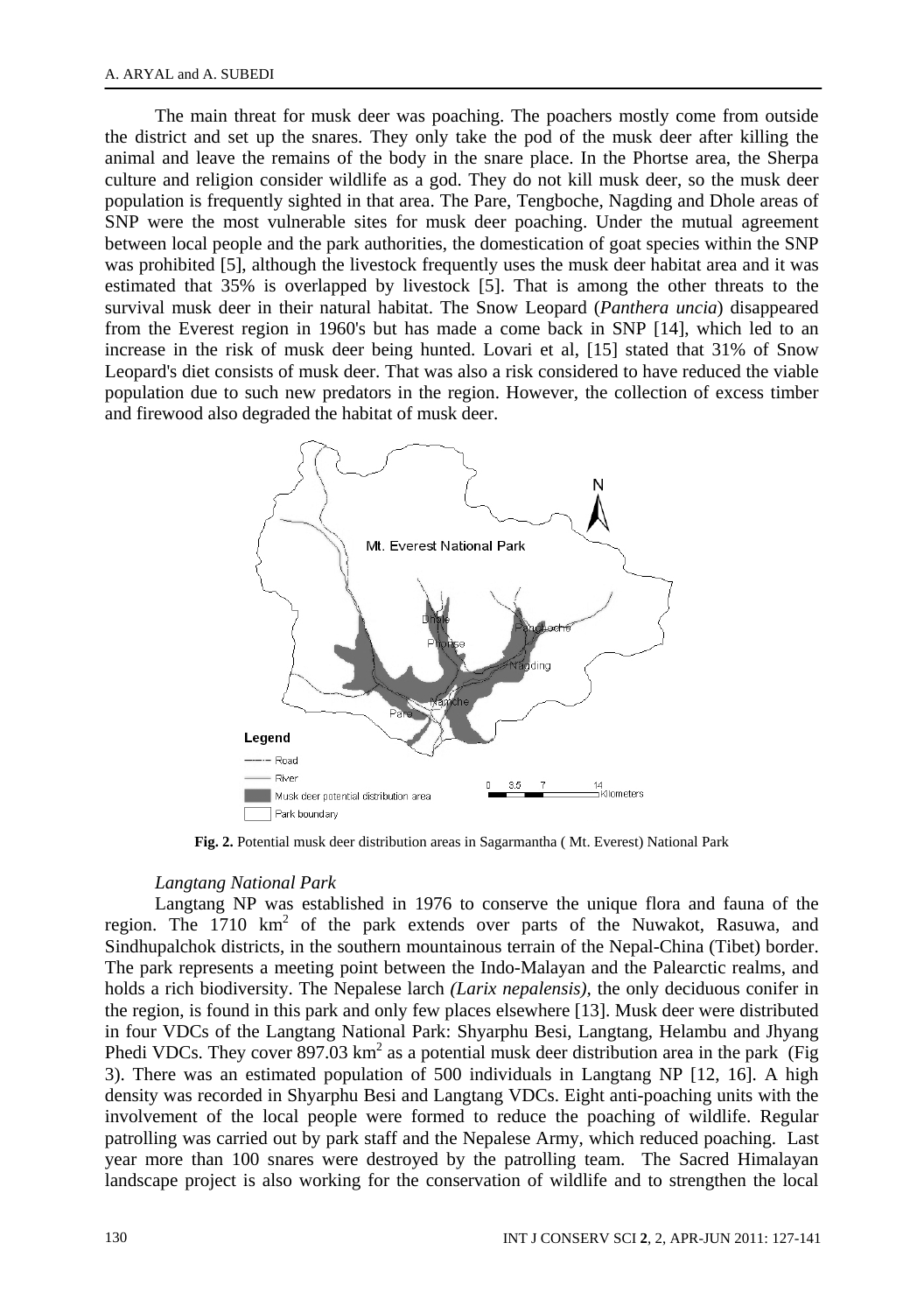community in order to get the public support needed to conserve the biodiversity. The poaching and the habitat overlap due to the animal herding system created a problem of overgrazing and musk deer habitat degradation.



**Fig. 3.** Potential musk deer distribution areas in Langtang National Park (LNP)

### *Rara National Park*

Rara National Park is located in the north**-**western high mountains of Nepal. The park was gazetted in 1976 to conserve the unique beauty of Lake Rara, and to protect the representative flora and fauna of the Northern Himalayan eco-region. The park is Nepal's smallest protected area comprising an area of 106 km<sup>2</sup>. Rara Lake (Mahendra Tal) is situated at an elevation of 2990 m.



**Fig. 4**. Potential Musk deer habitats in Rara National Park

The reserve is characterized by sub-alpine and high temperate vegetation. Common plant species include fir, pine, and birch, rhododendron, hemlock, oak, juniper and spruce. The park is home to around 20 different species of mammals and 214 species of birds [13].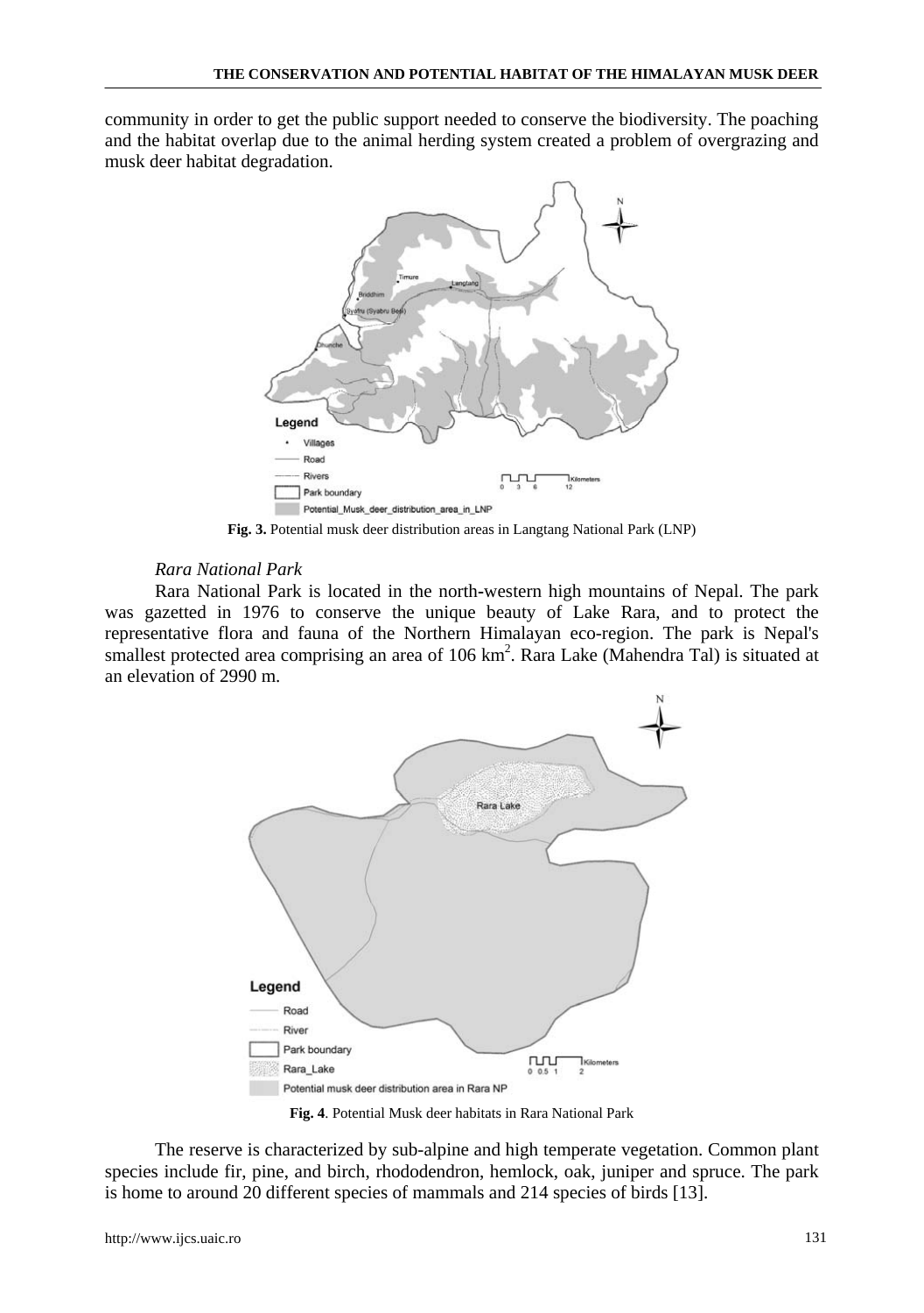The estimated population of musk deer in the Rara National Park was 20 individuals [12]. Musk deer was recorded in Murma Top, Thali, Byauli, Hapka, Kand, Lama Pakha, Chayakala Paani and the Chuchemara Lekh region of the Rara National Park. The entire park was a potential musk deer distribution area of  $96 \text{ km}^2$ . However the Rara lake covered 9.7 km<sup>2</sup> (Fig 4). A high density of musk deer was recorded in Chuchemara Lekha, although the musk deer population decreased rapidly throughout the potential area of the park. There was an animal herding system in Rara National Park that caused a serious problem of habitat overlapping. Snares and dogs were used for poaching musk deer. The succession of pine led to a reduction in the food available to musk deer in Rara Lake.

### *Khaptad National Park*

Khaptad National Park is located in the far-western region of Nepal. The park was gazetted in 1984 as covering an area of 225 km<sup>2</sup>. The forests consist of lower temperate, mixed, broad-leaved species *(Lindera nacusua, Cinamomum tamala. etc),* temperate, mixed, evergreen species *(Spruce, fir, hemlock, oak. etc),* and upper temperate, broad-leaved species *(Aesculus indica, maple, etc.)*. Intertwined into the landscape of the Khaptad plateau are the Patans (pastureland), with beautiful flowers *(about 135 species)* that bloom in the summer and late spring. The park is reported to have 266 bird species [13].

Musk deer were distributed over the  $126.23 \text{ km}^2$  potential area of Shahasralinga, Dhauledhunga, Chhedipatan and Tilak Lagne Danda of the park (Fig 5). There were more than 200 animal herds (locally known as Goth) in Khaptad National Park. Khaptad NP is supporting 22 grasslands for animal herding. The population of musk deer rapidly decreased, due to poaching for its valuable musk pod. In some cases poachers get the support of the animal herders who provide the information about the movement of musk deer, potential sites etc., making it easier to poach musk deer. Habitat overlapping and excess harvesting of forest resources degrade the habitat quality and the growth of unpalatable grass and shrubs, which causes a serious problem the musk deer.



**Fig. 5.** Potential musk deer habitats in Khaptad National Park

#### *Shey Phoksundo National Park*

Shey-Phoksundo Narional Park is situated in the Trans-Himalayan region of northwestern Nepal. It is Nepal's largest national park, covering an area of  $3,555$  km<sup>2</sup>. It was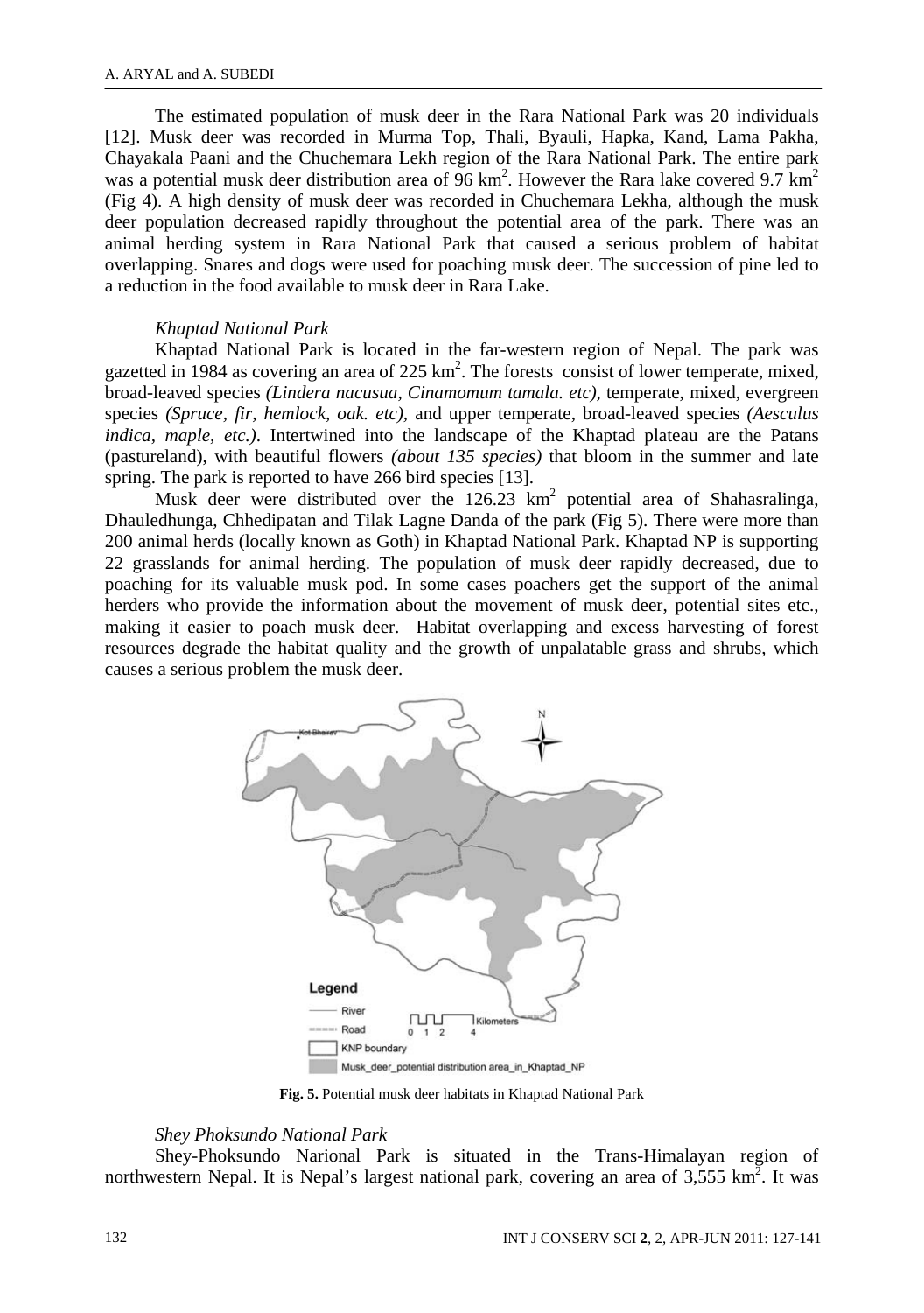established in 1984 to preserve a unique Trans-Himalayan ecosystem with a diversity of flora and fauna. Elevations in the park range from 2,130m in Ankhe, to 6,883m at the summit of Kanjiroba Himal. The flora found within the park is extremely diverse. Less than five percent of the park is forested, with much of the forests covering the southern portion [17]

Shey Phoksund o National Park provides one of the main habitats of musk deer in Nepal. Musk deer were distributed in Bhijer, Kaigaun, Saldang, Phoksundo, Dolpu, Pahada and Kimri VDCs of the park, which covered  $1282.16 \text{ km}^2$  (Fig 6). There were more than 1000 musk deer reported in the national park [12, 16]. Poaching, fire and grazing were associated threats to the survival of musk deer in the park.



**Fig. 6.** Potential Musk deer habitats in ShPN

#### *Makalu Barun National Park*

 Makalu Barun National Park and Buffer Zone area (previously conservation area) was established in 1992 and covered 1500  $km^2$ . The buffer zone area covered 830  $km^2$ . The park integrates a protected area management and community development program, to encourage local people to actively participate in protecting the forests and natural resources upon which their lives depend and to conserve their own rich cultural heritage. Traditional resource management systems, such as community controlled grazing and forest guardianship are being strengthened and basic technologies are introduced where appropriate. Recognized for its tremendous diversity of plants, animals and people, the area contains 25 species of rhododendron, 47 types of orchids, and 56 rare plants [13].

 Musk deer were distributed in Kimanthanka, Chepuwa, Hatiya, Pathivara, Makalu, Yaphu, Tamku, Bala, Sishuwakhola, Bung and Chheskam VDCs of Makalu Barun NP. The Popti Bhanjyang catchment area of the Kasuwa, Ipsuwa and Apsuwa river side were the most appropriate potential sites for musk deer habitation. The potential musk deer distribution area  $\frac{1}{x}$  788.99 km<sup>2</sup> in the park (Fig 7). Poaching, forest fires and the grazing problem were the main threats for musk deer in this area.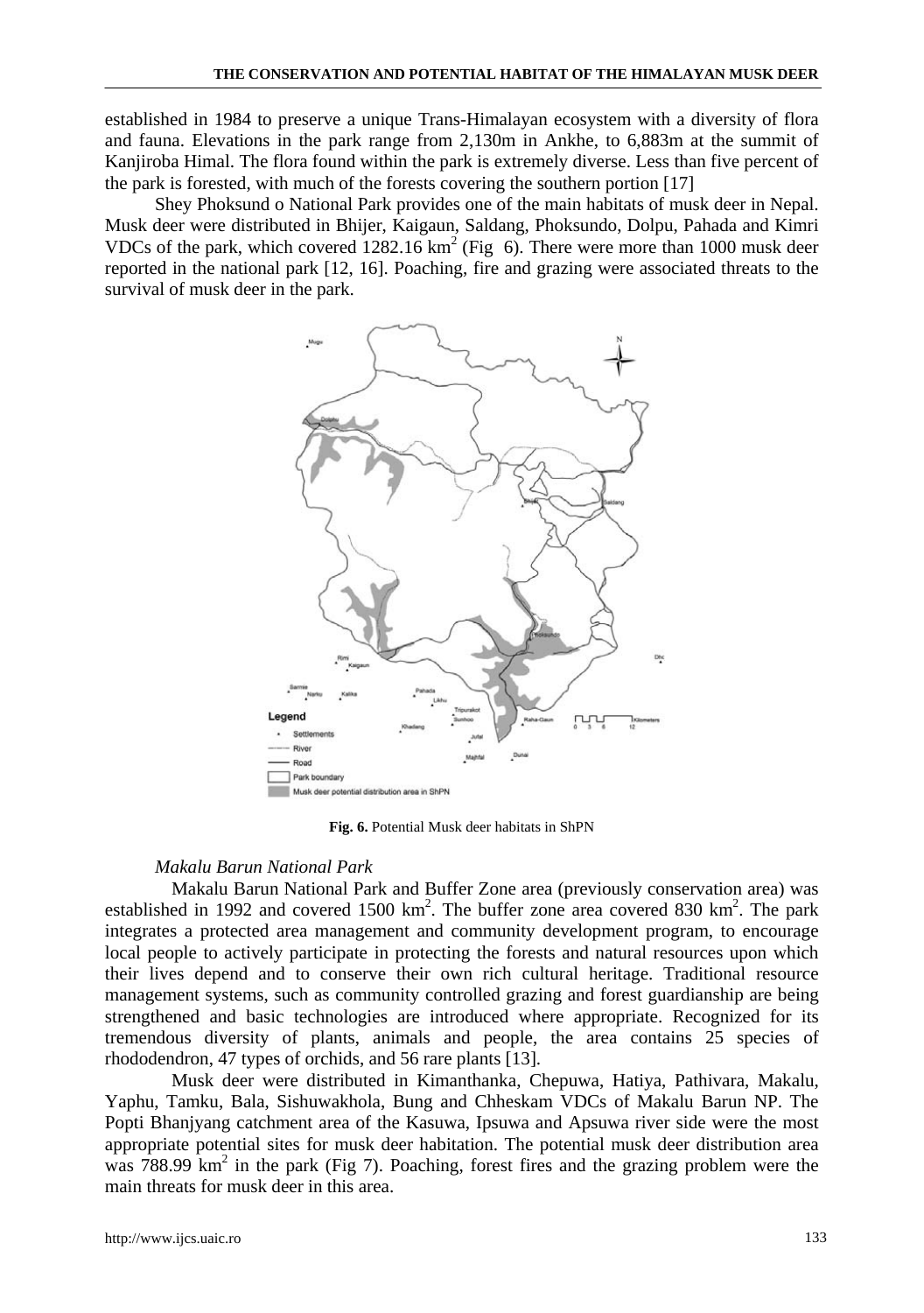

**Fig. 7.** Potential musk deer distribution areas in MBNP

#### *Annapurna Conservation Area*

The Annapurna Conservation Area (ACA) contains some of the world's highest peaks the world's deepest valley, the Kali Gandaki River Valley. It is Nepal's largest protected area, covering 7629 km<sup>2</sup>. It was established in 1992. The ACA has an wide habitat range, from sub tropical sal forests, to perennial snow, harboring 22 different forest types, with 1226 plant species including 55 endemics, 30 mammals and 456 birds [13].



**Fig. 8.** Potential musk deer distribution areas in ACA

Annapurna Conservation Area provided a significant habitat for musk deer. In the Manang district they were distributed in Thoche, Tache Bagarchap, Dharapani, Chame,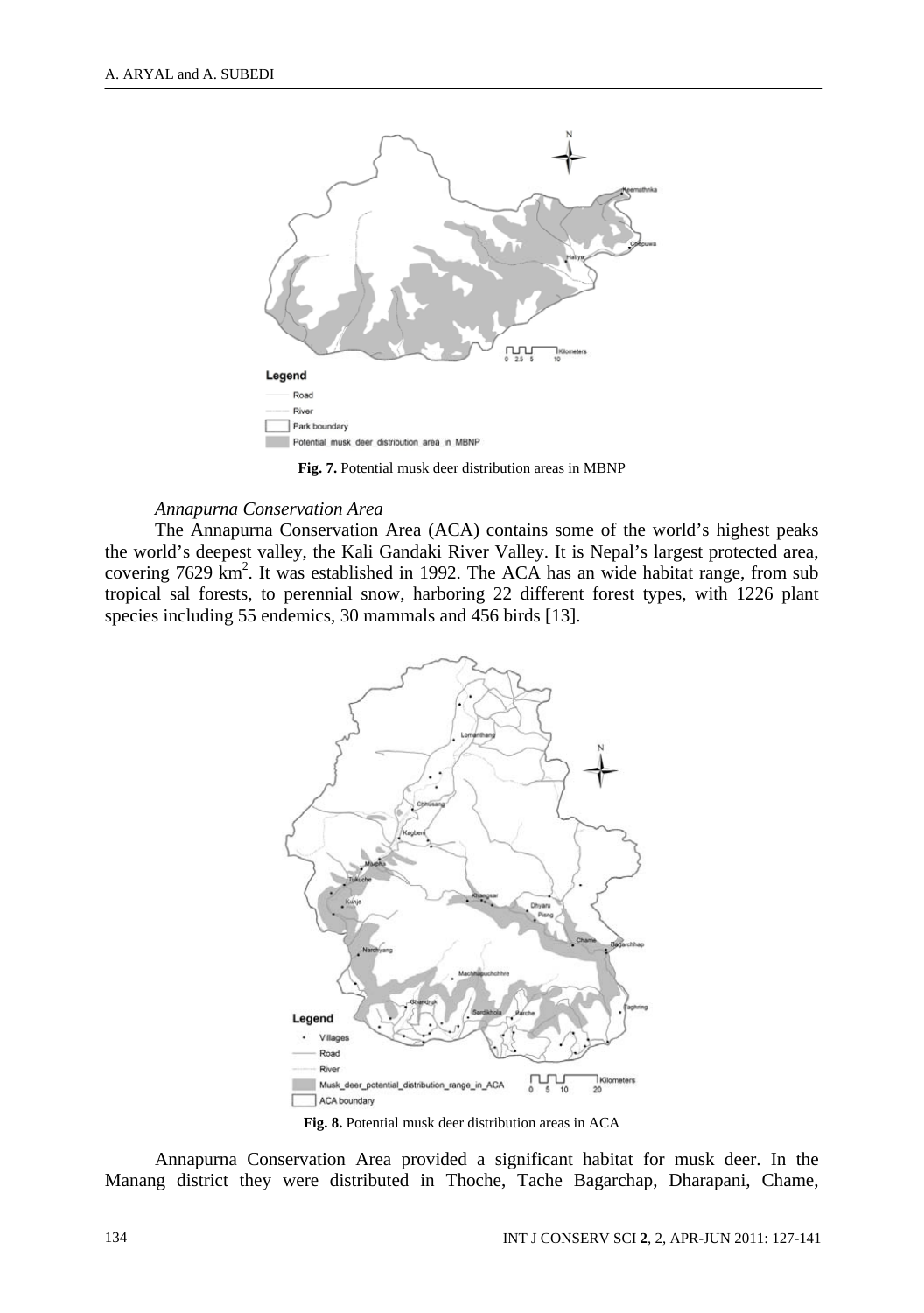Manang, Tanki Manang, Khansar, and Nar VDCs. The Nyeshang valley (which is the largest valley of Manang and stretches from Pisang VDC to Throng Phedi, covering all the six VDCs) harbors a high density of Musk deer population [3]. In the Mustang district Musk deer is found in Tukuchhe, Marpha, Muktinath, Kobang, and Kagbeni, Kunjo and Lete VDCs. Musk deer is also found in Parche and Namarjung VDC of the Kaski district, within the ACAP region [3]. Musk deer were potentially distributed over 1116.85  $km^2$ , as a potential habitat in the Annapurna Conservation area (Fig 8).

The Marpha VDC's forest is one of the potential poaching areas of the Mustang district. From the previous experience of the local people, the best sites for poaching in the area are the Kuplithang forest, the Lumbuniyo forest, and the Chicheghang forest, where a large number of snares were collected by the CAMC members, during their patrolling [10]. Every year a large number of snares were recorded by the patrolling teams of CAMC, Marpha. 400 snares were recorded in 2001, 287 in 2002, 87 in 2003 [10]. In 2010, 8 musk deer poachers were arrested by the ACAP legal authorities.

Poaching and forest fire were the major threats in the area.

### *Manaslu Conservation Area*

Manaslu was declared a Conservation Area in December 1998, under the National Parks and Wildlife Conservation Act of Nepal. It covers an area of  $1663 \text{ km}^2$ . The region harbors a mosaic of habitats for 33 species of mammals, 110 species of birds, 11 species of butterflies and 3 species of reptiles. There are approx 2000 species of plants, 11 types of forests and over 50 species on useful plants. The bio-climatic zones vary from sub-tropical to nival. The altitude ranges from 600m to the summit of Mt. Manaslu (8,163m), the eighth highest peak in the world [13].



**Fig. 9.** Potential Musk deer distribution areas in Manasalu Conservation Area

In The Manaslu Conservation Area, musk deer were found in three VDCs: Prok, Chumchet and Chhekampar. There were 51 individuals within the potential habitat of 9.67 km² [11]. In Prok VDC, the Kaltal area has the highest density of musk deer. There is an animal herding system, as well. The local religion is Buddhism, so the locals were not involved in poaching. Poachers from the neighboring district used to poach musk deer mostly during winter, after the movement of the herders to the lower belt. According to animal herders, they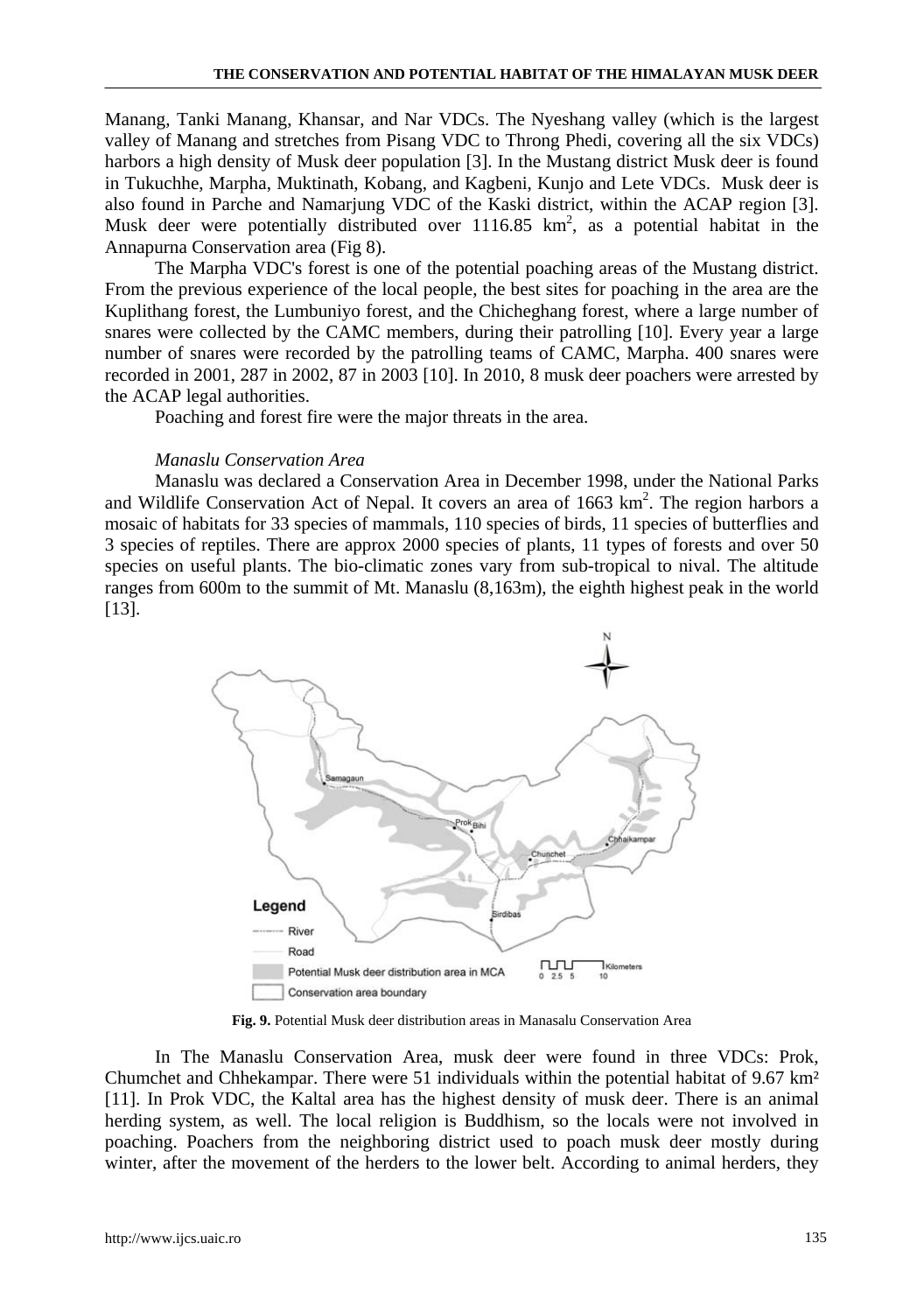destroyed more than 30 snares last year. The total potential habitat of musk deer was 282. 58  $km<sup>2</sup>$  in the CA (Fig 9).

#### *The Kanchanjunga Conservation Area*

Kanchenjunga was designated as a conservation area in March 1998. It covers an area of  $2035 \text{ km}^2$  in the Taplejung district and lies in the northeast corner of Nepal. The conservation area, with unique mountain ecosystems is envisioned as a tri-national peace park, with the Tibet Autonomous Region (TAR) of China to the north and Sikkim, India, in the east. In April 1997 the Government of Nepal declared the Kanchenjunga region as a **Gift to the Earth,** as part of the WWF's **Living Planet Campaign** 2000. The vegetation consists of subtropical evergreen forests, lower temperate mixed broad-leaf forests, upper temperate mixed forests, temperate cloud forests and alpine forests [13].

Musk deer were found in all four VDCs: Taplethok, Lelep, Yamphudin and Olangchung of the Kanchanjunga Conservation Area which covered  $628.38 \text{ km}^2$  of potential musk deer habitat (Fig 10). Poaching, habitat degradation, excess harvesting of the forest, grazing and forest fires were the main threats for the survival of musk deer in the region.



#### *The Api Nampa Conservation Area*

Api Nampa Conservation Area covers 1903 km² and was declared a protected area in 2010. It covers 22 VDCs of the Darchula district, within an altitude range from 518m to 7132m. Subtropical forests (Hill Sal forest), temperate forests (fir, hemlock, oak, junipers), lower and upper sub alpine forest (pine, oak, rhododendron), lower and upper alpine (Juniper, rhododendron grazing and shrub land) are the major forest types of the Api Nampa Conservation Area [13].

Musk deer were distributed in Ghusa, Khandeshwori, Byas, Sunsera, Hikila and Airkot VDCs, which cover 574.84 km<sup>2</sup> of potential musk deer habitat (Fig 11). Ghusa, Khandeshwori and Byas VDCs contain denser population than the other VDCs. A detailed study still needs to be conducted in this newly established protected area.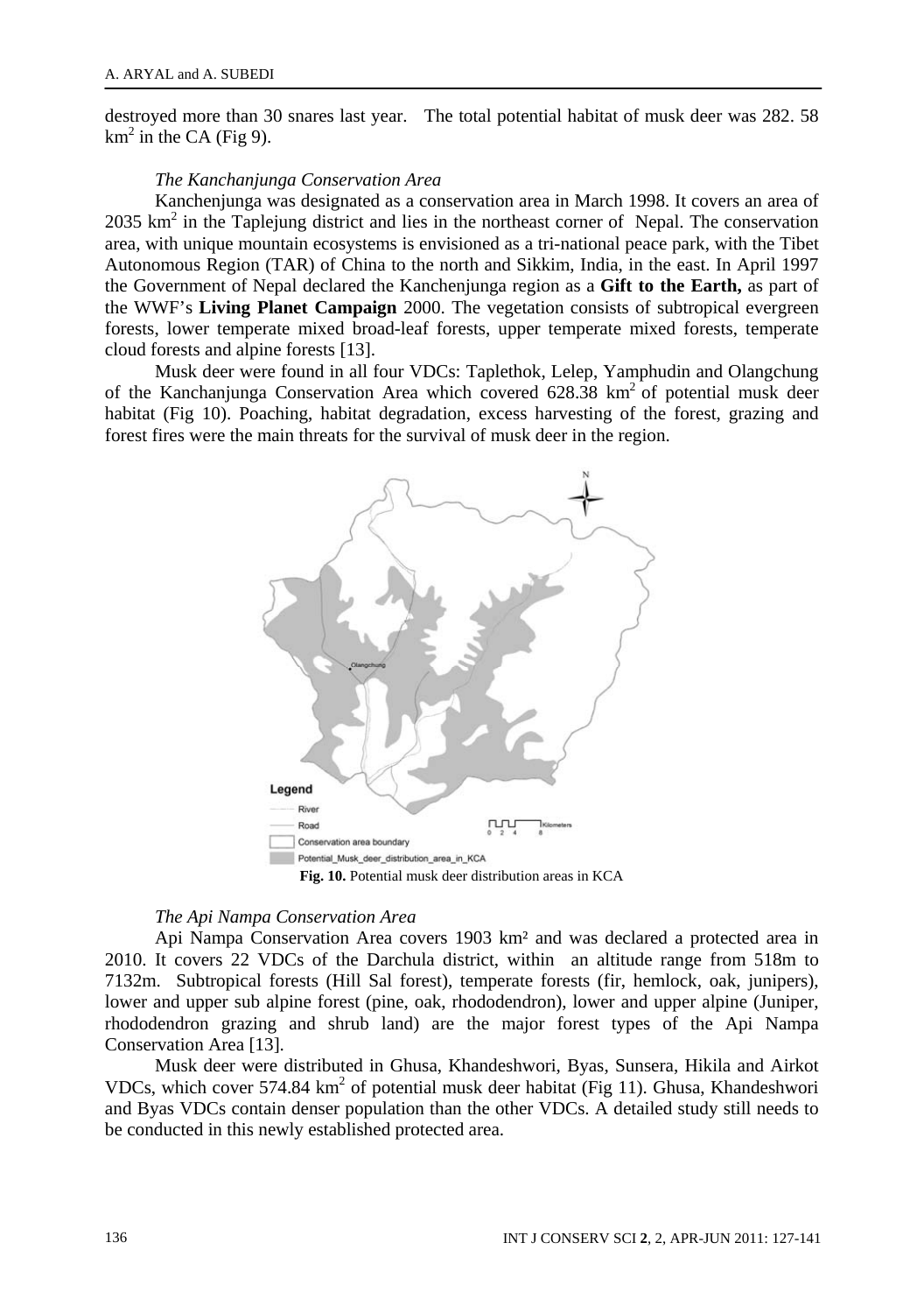

**Fig. 11.** Potential musk deer distribution areas in AACP

# *The Gaurishankar Conservation Area*

The Gaurishankar conservation area covers 2,179 square kilometers and encompasses 22 Village Development Committees of 3 districts. It was declared protected area in 2010. GCA comprises 16 major vegetation types. Confirmed observations of faunal diversity inside the GCA recorded 34 species of mammals, including musk deer, 16 species of fish, 10 species of amphibians, 8 species of lizards, 14 species of snakes, 235 species of birds [18].



**Fig. 12.** Potential musk deer distribution areas in GCA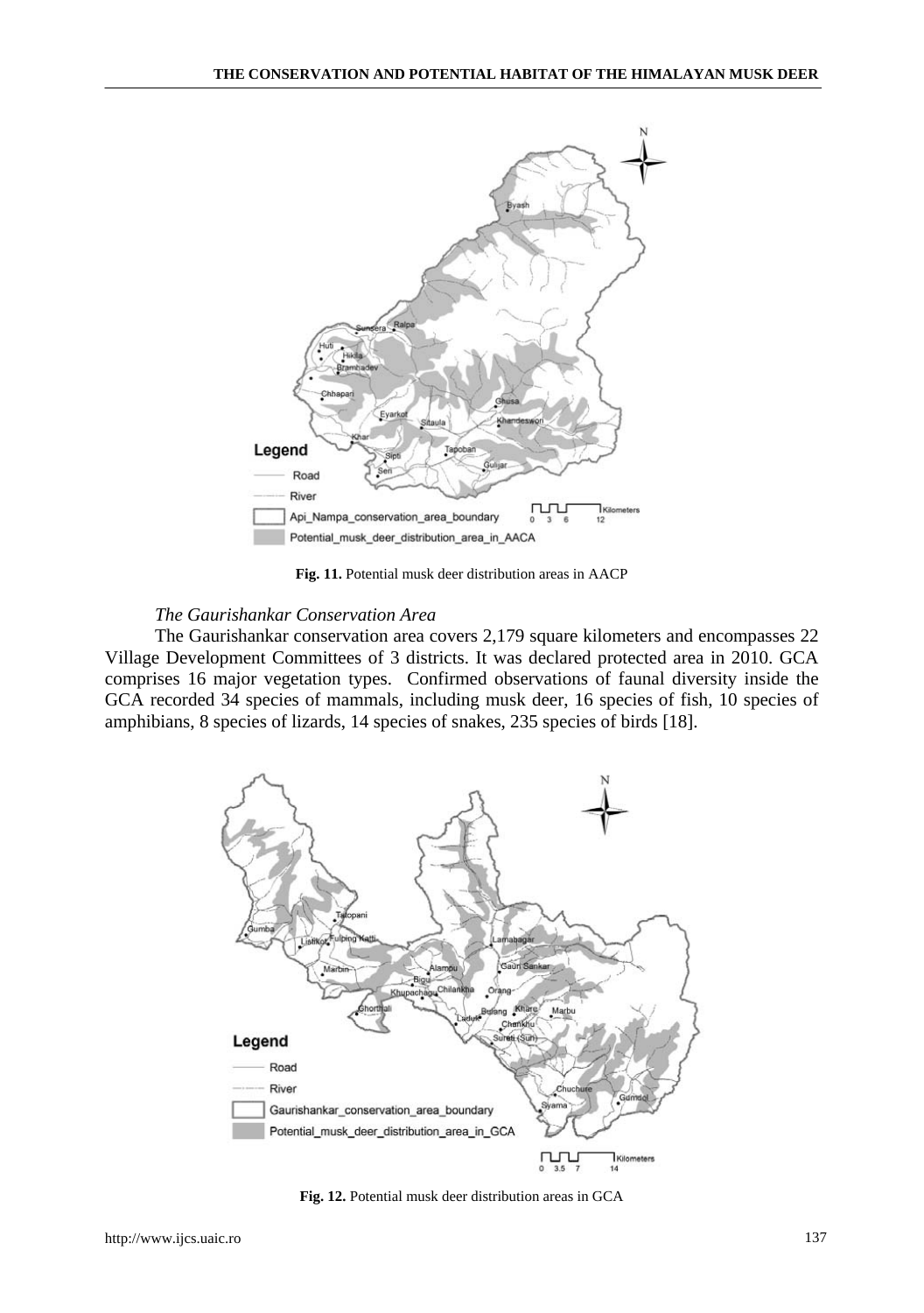Musk deer is distributed mainly in the Gaurishankar and Lamabagar VDC, which covered 588.99 km<sup>2</sup>. That was the best potential musk deer distribution area in the Gaurishankar conservation area (Fig 12). Animal herders have a large number of cattle to graze in the protected areas. Since the protected area was only recently declared a Conservation area, a detailed study has not been done yet.

#### *The Dhorpatan Hunting Reserve*

The Dhorpatan Hunting Reserve was established in 1983 and was gazetted in 1987. The management objectives of the reserve allow sports hunting and they preserve a representative high altitude ecosystem in Western Nepal. The reserve extends over an area of  $1325 \text{ km}^2$  and is the only hunting reserve in the country to meet the hunting requirements for Nepalese and foreign hunters of blue sheep and other game. Every year livestock grazing activities begin from February and they last until October. The **reserve** is characterized by alpine, sub-alpine and high temperate vegetation. Common plant species include fir, pine, and birch, rhododendron, hemlock, oak, juniper and spruce. Pastures occupy more than 50 % of the total area of the reserve at a higher elevation [13].



**Fig. 13.** Potential musk deer distribution areas in DHR

The Dhorpatan hunting reserve is divided into six major blocks, namely Surtiwang, Falgune, Barse, Ghusthung, Seng, Dawadi and Sundaha. Musk deer were sighted in all six blocks and they were distributed over a potential  $549.8 \text{ km}^2$  area throughout the reserve (Fig 13). Sundaha has the highest population, due to the low human interference and the low density of animal herding, compared to the other blocks. Herders stay in the upper region up to the middle of November and move down to the lower region after the middle of November. The Falgune and Barsa blocks have a very low population density, due to the high human influence. There was a severe poaching problem in the Dhorpatan hunting reserve during the insurgency period, due to the absence of a park authority. After the peace process started in Nepal,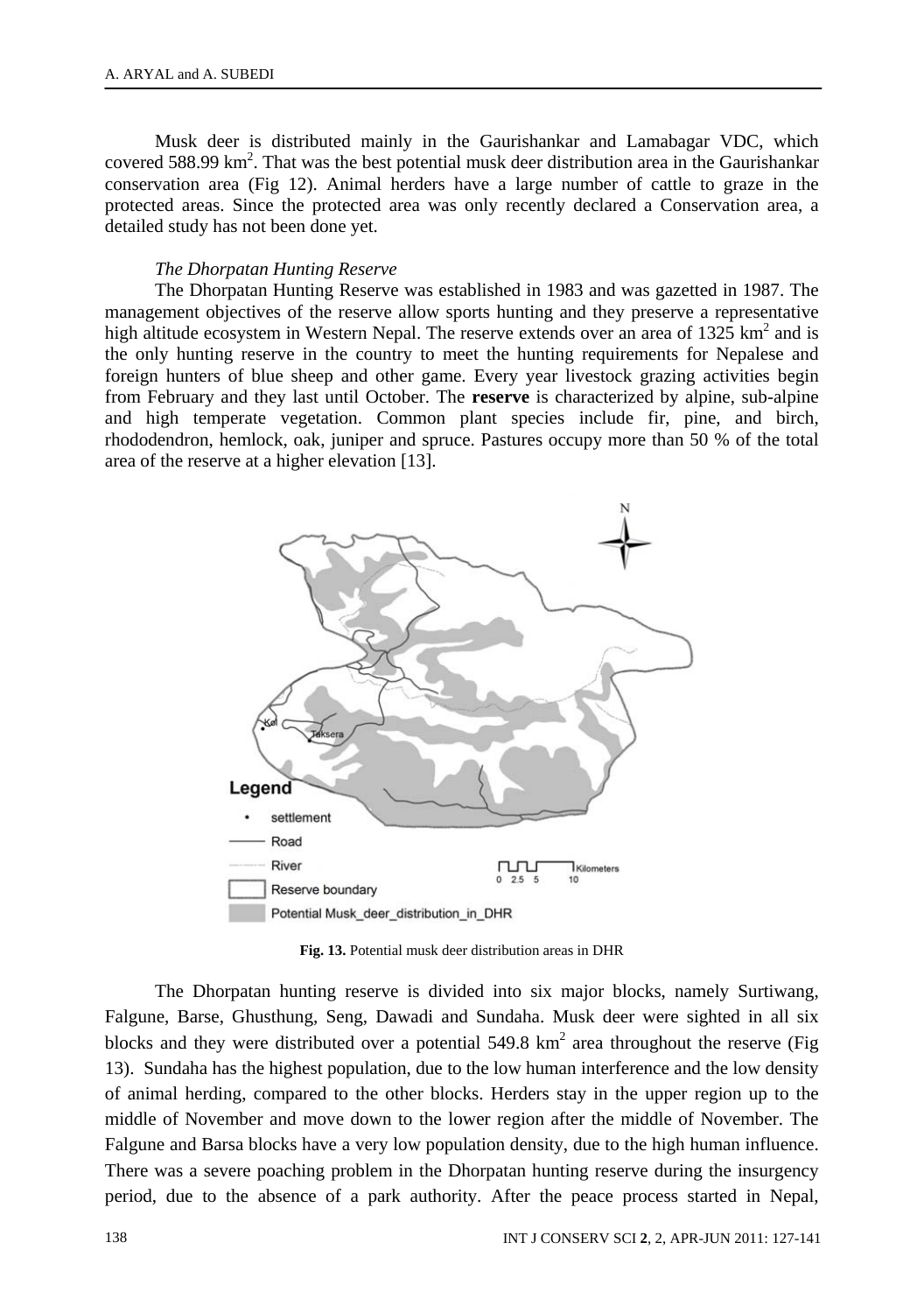poaching decreased due to the frequent monitoring performed by the park authority. The population of musk deer rapidly decreased during the insurgency period. Poachers preferred snares to guns to kill the musk deer. It takes more than 2 days to prepare one snare, so poachers take the preparation of snares seriously. Poachers normally go to the field to monitor snares once a week, to know whether there is any trapped musk deer. Last year about 500 snares were destroyed by the park authority.

### **Discussions**

### *The Distribution of Musk Deer in Nepal*

Musk deer were distributed from the middle to the higher mountain regions of Nepal, including 12 protected areas (6 national parks, 5 conservation areas, 1 hunting reserve). The potential habitat of musk deer throughout the country was  $30177.19 \text{ km}^2$ . However, only 19.26%  $(5815.08 \text{ km}^2)$  of potential habitat was inside the protected area and the remaining 80.73% was outside the protected area (Table 2). It was proved that there was more potential habitat of musk deer outside the protected area, but there are no specific management activities outside the protected area. Therefore, specific management strategies for musk deer should be implemented outside the protected areas.

| S.N              | <b>Protected area</b>            | <b>Total area</b><br>(Km <sup>2</sup> ) | <b>Potential musk</b><br>deer habitat<br>(Km <sup>2</sup> ) |                         |
|------------------|----------------------------------|-----------------------------------------|-------------------------------------------------------------|-------------------------|
| 1                | Sagarmathan National Park        | 1148                                    | 131                                                         |                         |
| $\mathbf{2}$     | <b>Langtang National Park</b>    | 1710                                    | 897.03                                                      |                         |
| 3                | <b>Rara National Park</b>        | 106                                     | 96                                                          | throughout the<br>Total |
| 4                | <b>Khaptad National Park</b>     | 225                                     | 126.23                                                      |                         |
| 5                | Shey Phoksundo National Park     | 3555                                    | 316.97                                                      | musk                    |
| 6                | Makalu Barun National Park       | 1500                                    | 788.99                                                      | deer potential          |
| $\overline{7}$   | Annapurna Conservation Area      | 7629                                    | 1116.85                                                     | country<br><b>Km</b>    |
| 8                | Manaslu Conservation Area        | 1663                                    | 282.589                                                     |                         |
| $\boldsymbol{9}$ | Kanchanjunga Conservation Area   | 2035                                    | 628.38                                                      | sem                     |
| 10               | Api Nampa Conservation Area      | 1903                                    | 574.84                                                      |                         |
| 11               | Gaurishankar Conservation Area   | 2179                                    | 588.99                                                      | 30177.19<br>habitat     |
| 12               | <b>Dhorpatan Hunting Reserve</b> | 1325                                    | 549.8                                                       |                         |
|                  | <b>Total</b>                     | 24978                                   | 5815.08                                                     |                         |

**Table 2.** Musk deer distribution areas in the protected areas in Nepal

Army forces are deployed in the most of the protected areas to protect biodiversity. However, the management authorities do not believe that it is enough to manage the biological diversity, so they involved the local people to conserve those resources in the different protected areas, by forming buffer zone management committees and the conservation area management concept. Still poaching and the high illegal market value of mammals like musk deer could not be stopped entirely. Due to the high demand, related products are traded in different parts of the world, particularly in Hong Kong, China and Japan [2,3,5]. Poaching was more common during the insurgency period (1996 -2007), due to lack of frequent monitoring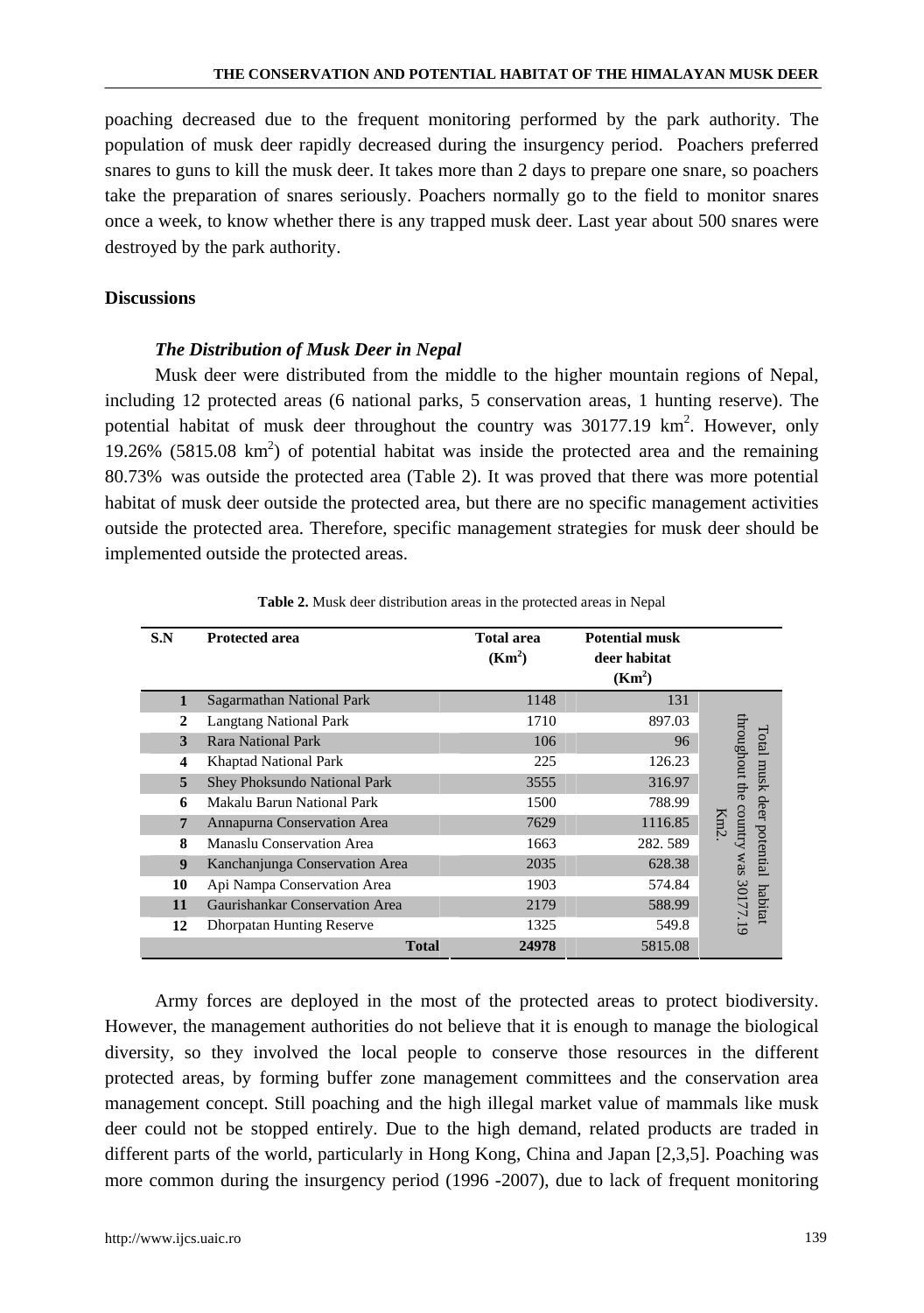and patrolling. After the initiation of the peace process, the park authority increased the monitoring and patrolling in the potential poaching areas. However more than 2000 snares were destroyed by the conservation authority in the protected areas last year. The low level of public awareness and the high level of poverty in such rural areas enhanced the risk of poaching and the trade of musk deer in Nepal. Traditionally, musk pods were harvested by killing the deer, although it is possible to obtain musk from a live deer [2,3,5]. Therefore musk deer farming helps reduce the poaching and maintain a viable population in the wild.

Conservation efforts in regard to the musk deer should be directed toward the maintenance of essential ecological processes and life support systems, to preserve the genetic diversity and to ensure a sustainable use of the species and its ecosystem. First and foremost is the urgent need to provide proper protection to the species within existing protected areas and outside. Second is the need to control the trade of musk, both at national and international levels, and third is the need to use the species at a sustainable level for the benefit of rural communities, by herding the species in its natural habitat.

A detail status survey in and outside the protected area should be carried out and a species focused conservation action plan should be prepared and implemented properly. Awareness raising and livelihood enhancement programs should be launched in the poor and poaching vulnerable zones.

The Godawari Musk Deer Farming Center, Nepal was established as musk deer farming center, however, it is not successful to getting its aim. Therefore, we should consider this issue and an experimental study in the natural habitat should be carried out to extract the musk from live musk deer by involving local people. At the same time, the existing wildlife farming policy and guidelines should be revised and should have clear norms on the use of the farm animal.

#### **Acknowledgements**

We would like to thank all respondents who provided valuable information to prepare this report. We would especially like to thank Dr. W. J. McShea, for editing and for his constant support for this paper.

# **References**

- [1] V. Homes, *On the Scent: Conserving Musk Deer the uses of musk and Europe's role in its trade.* **TRAFFIC Europe**, 1999, p. 57.
- [2] M. Xiusiang, Z. Caiquan, L. Jinchu, M. Zhibin, F. Jinchao, Z. Yijun, *Musk deer farming in China,* **Animal Science** (British Society of Animal Science), **82**, 2006, pp. 1-6.
- [3] A. Aryal, *Himalayan musk deer Moschus chrysogaster in Annapurna Conservation Area of Manang District, Nepal.* **Tiger Paper/FAO**, **33,** 2, 2006, pp. 11-18.
- [4] *Nepal Biodiversity Strategy (NBS)*, **Nepal Biodiversity Strategy Government of Nepal**, Ministry of Forest and Soil Conservation, HMG, Nepal, 2002.
- [5] A. Aryal, D. Raubenheimer, S. Subedi, B. Kattel, *Spatial Habitat Overlap and Habitat Preference of Himalayan Musk Deer* (*Moschus chrysogaster*) *in Sagarmatha (Mt.*